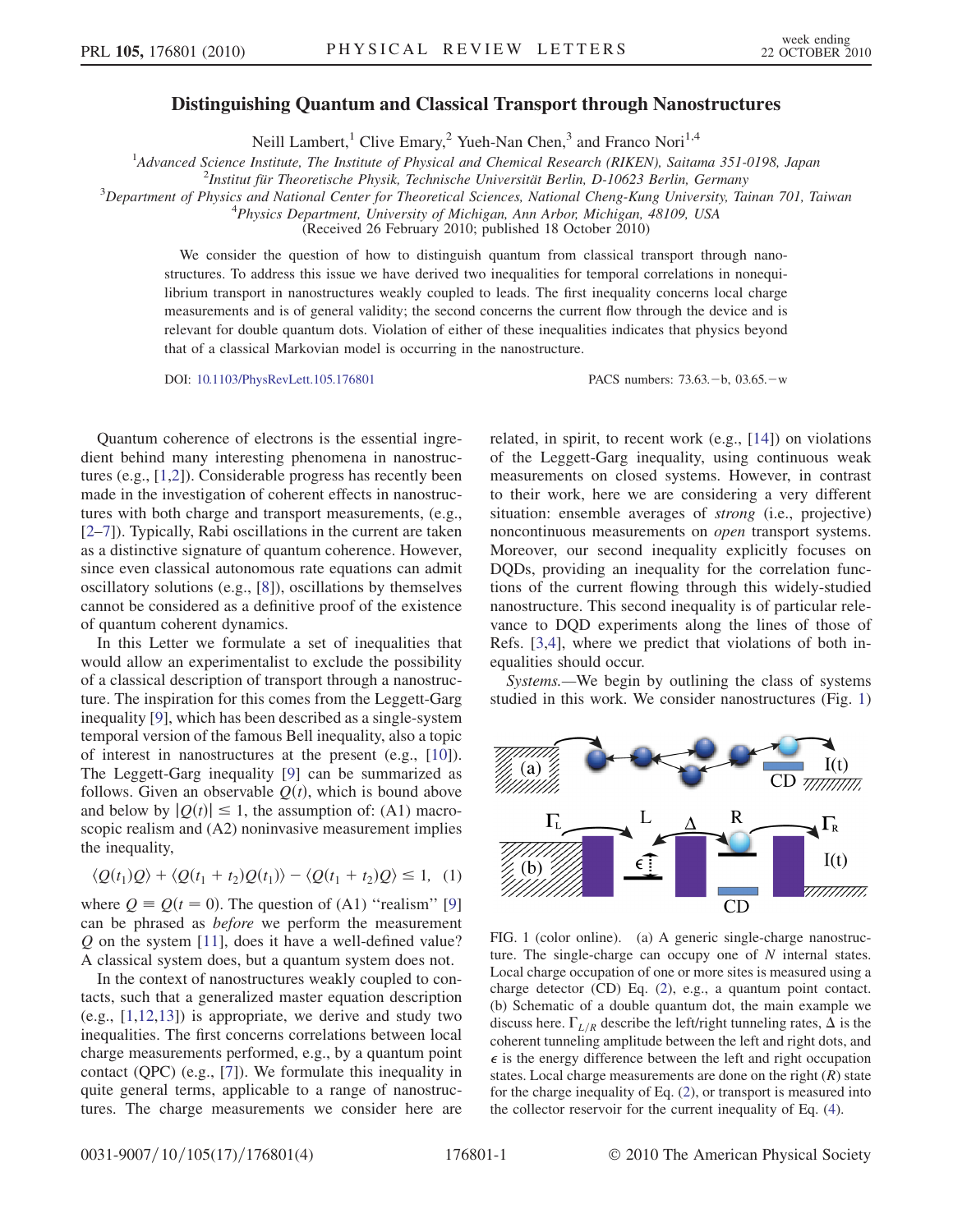weakly coupled to leads such that transport proceeds via sequential tunneling, and we assume a large bias such that higher-order tunneling, level-broadening, and non-Markovian effects can be neglected [[12](#page-3-7)]. We assume strong Coulomb blockade such that the system admits at most one excess electron. In these limits the master equation formalism we apply here, while simple, has been shown to be very accurate by a variety of experiments [\[2–](#page-3-1)[7](#page-3-2)]. In general, non-Markovian effects might lead to a violation of these inequalities, so care must be taken to verify one is in these limits. Our system comprises of  $(N + 1)$  states: the "empty" state,  $|0\rangle$ , with no excess electron, and states  $|n\rangle$  with a single excess electron in state  $n = 1...N$ . The dynamics is described by the generalized master equation  $\dot{\rho}(t) = \mathcal{W}[\rho(t)]$ , where  $\rho(t)$  is the density matrix and the superconerator  $\mathcal W$  is the Liquidian density matrix and the superoperator  $W$  is the Liouvillian. Within a quantum-mechanical description, the density matrix  $\rho(t)$  contains coherences, and the Liouvillian has a<br>Lindblad form  $\mathcal{W} = \mathcal{W}_0 + \Sigma$  where the coherent evolu-Lindblad form  $W = W_0 + \Sigma$ , where the coherent evolution of the system is given by  $W_0^{\text{qm}} = -i[H, \cdot]$  with H the internal system Hamiltonian  $\Sigma$  is the self-energy induced internal system Hamiltonian,  $\Sigma$  is the self-energy induced by the contact with reservoirs (both electronic and otherwise), and throughout we set  $e = \hbar = 1$ .

The analogous classical description is a rate equation for the probabilities  $P_n(t)$  of finding the system in state n at time  $t$ . This rate equation can be written in the same form as above:  $\dot{\rho} = \mathcal{W}^{\text{cl}}[\rho]$ , but now the density matrix  $\rho$  only includes diagonal elements like probabilities  $P_n(t) = \rho_{nn}(t)$ ]. This  $\rho$  can be represented as a vector<br>such that the Liouvillian W<sup>cl</sup> is a classical rate matrix  $\rho$  only includes diagonal elements [the probabilities such that the Liouvillian  $\mathcal{W}^{\text{cl}}$  is a classical rate matrix with  $\mathcal{W}_{ij}^{cl} > 0$ ;  $i \neq j$  and  $\mathcal{W}_{ii}^{cl} = -\sum_{j \neq i} \mathcal{W}_{ji}^{cl}$ . Our general strategy is to explore the behavior allowed by this classical rate equation and use this to derive our inequalities.

Charge inequality.—The first inequality we derive is for localized state measurements. Consider a charge detector which registers the value  $Q_n \geq 0$  when the system is in state  $n$  (see Fig. [1\)](#page-0-0). Furthermore, let us designate as state  $N$ the state for which Q has maximum value:  $Q_N = Q_{\text{max}}(i)$ Classical regime: We assume that for a classical system the charge measurement can be performed noninvasively. An initial state, described by a set of probabilities  $P_n(0)$ , is fixed and known (actually one only requires knowledge of the relevant expectation values in this state). When noninvasively measuring the charge of a classical Markovian system, we posit that the following inequality holds:

<span id="page-1-0"></span>
$$
|L_{Q}(t)| = |2\langle Q(t)Q\rangle - \langle Q(2t)Q\rangle| \leq Q_{\text{max}}\langle Q\rangle, \quad (2)
$$

where  $\langle Q \rangle = \sum_k P_k(0)Q_k$  is the expectation value of  $Q \equiv Q(t=0)$  and  $\langle Q(t)Q \rangle$  is the charge-charge correla- $Q \equiv Q(t = 0)$ , and  $\langle Q(t)Q \rangle$  is the charge-charge correlation function. This inequality holds in two regimes: (i) stationarity, where it follows from the original Leggett-Garg [Eq. ([1](#page-0-1))] by defining the normalized operator  $Q = 2Q/Q_{\text{max}} - 1$  [[15](#page-3-12)] and taking the stationary expectation value; and (ii) if only a single state contributes to the detection process, i.e.,  $Q_n = Q_{\text{max}} \delta_{nN}$ , then Eq. [\(2\)](#page-1-0) holds for an arbitrary initial state (defined by the set of probabilities  $P_k$ ), and not just the stationary state. This latter can be seen as follows. Within both classical and quantum stochastic theory, the chargecharge correlation function can be written as  $\langle Q(t)Q \rangle$  =  $Q_{\text{max}}\Omega_{NN}(t)Q_{\text{max}}P_N(0)$ , where the "propagator"  $\Omega_{NN}(t)$ is an element of the stochastic matrix giving the probability of finding the system in local charge state  $N$  a time  $t$  after it is in state N. The quantity  $L<sub>O</sub>$  can thus be written as (for this single state measurement)  $L_{\mathcal{Q}}(t) = Q_{\text{max}}^2 P_N(0) \times [2Q_{\text{max}}(t) - Q_{\text{max}}(2t)]$  If the behavior is classical and  $[2\Omega_{NN}(t) - \Omega_{NN}(2t)]$ . If the behavior is classical and Markovian, then the Chapman-Kolgomorov equation for classical rate equations applies [[13](#page-3-8)], and we can write the propagator with argument  $2t$  as a decomposition over intermediate states  $\Omega_{NN}(2t) = \sum_k \Omega_{Nk}(t) \Omega_{kN}(t)$  to obtain  $L_c(t) = Q^2 \cdot P_{\text{N}}(0) [\Omega_{\text{N}}(2 - \Omega_{\text{N}})] - \sum_k \Omega_{kN} \Omega_{\text{N}}(t)$  $L_Q(t) = Q_{\text{max}}^2 P_N(0) [\Omega_{NN}(2 - \Omega_{NN}) - \sum_{k \neq N} \Omega_{NN} \Omega_{kN}]$ .<br>Hereafter we suppress the time aroument  $\Omega = \Omega(t)$ Hereafter, we suppress the time argument,  $\Omega = \Omega(t)$ .  $L<sub>Q</sub>(t)$  is then *maximized* by choosing the propagators such that the system always ends up in state N, i.e.,  $\Omega_{NN} = 1$ , which gives  $\max\{L_Q(t)\} = Q_{\text{max}}^2 P_N(0) = Q_{\text{max}}\langle Q \rangle$ . The lower bound is  $\min I_{\text{max}}(t) = -Q_{\text{max}}(Q)$ . For this single lower bound is  $\min\{L_O(t)\} = -Q_{\text{max}}\langle Q\rangle$ . For this single state measurement the inequality holds independent of the initial state, as the dynamics are sufficiently constrained by the Chapman-Kolgomorov equation alone. We first illustrate the charge inequality violation with an example, before continuing to derive the inequality for current measurements. *(ii) Quantum regime*: The transport DQD consists of a dot L, connected to the emitter, and dot R, connected to the collector (see Fig. [1\)](#page-0-0). Assuming weak coupling, large bias, and Coulomb Blockade, the basis of electron states is  $\{|0\rangle, |L\rangle, |R\rangle\}$ . Its Hamiltonian becomes

$$
H = \epsilon(|L\rangle\langle L| - |R\rangle\langle R|) + \Delta(|L\rangle\langle R| + |R\rangle\langle L|), \quad (3)
$$

with  $\epsilon$  the level splitting, and  $\Delta$  the coherent tunneling amplitude betweens the dots and with self-energy amplitude betweens the dots, and with self-energy

$$
\Sigma[\rho] = -\frac{1}{2} \sum_{\alpha=L,R} \Gamma_{\alpha} [s_{\alpha} s_{\alpha}^{\dagger} \rho - 2s_{\alpha}^{\dagger} \rho(t) s_{\alpha} + \rho s_{\alpha} s_{\alpha}^{\dagger}],
$$

where  $s_L = |0\rangle\langle L|, s_R = |R\rangle\langle 0|$ , and  $\Gamma_L$  and  $\Gamma_R$  are the left/ right tunnelling rates (throughout we set  $e = \hbar = 1$ ). The influence of phonons can also be included in  $\Sigma$  in the standard way [\[1](#page-3-0),[16](#page-3-13)]. The corresponding classical Liouvillian is a  $3 \times 3$  matrix with elements  $\mathcal{W}_{\alpha\beta}^{cl}$ ;  $\alpha$ ,  $\beta = 0$ ,  $I - B$ . For illustrative purposes, we consider a  $\beta = 0$ , L, R. For illustrative purposes, we consider a charge measurement in which the detector only registers when there is an electron in the right-hand QD:  $Q = |R\rangle\langle R|$ for which  $Q_{\text{max}} = 1$ . The correlation functions are then calculated from  $\langle Q(t)Q \rangle = \text{Tr}[Qe^{Wt}Q\rho_0]$ , with  $\rho_0$  the stationary density matrix of the system stationary density matrix of the system.

In Fig. [2](#page-2-1) we plot  $|L_o(t)|/(Q_{\text{max}}\langle Q\rangle)$  as a function of time for a DQD. The behavior is oscillatory, but also damped due to coupling to both the collector and the phonon bath. The shaded region ( > 1) indicates where  $|L_0(t)|$  violates the inequality of [\(2\)](#page-1-0). The most prominent violation occurs at the maximum closest to  $t = 0$ . For these parameters then, no classical Markov description of the system is possible and here, it is quantum oscillations between L and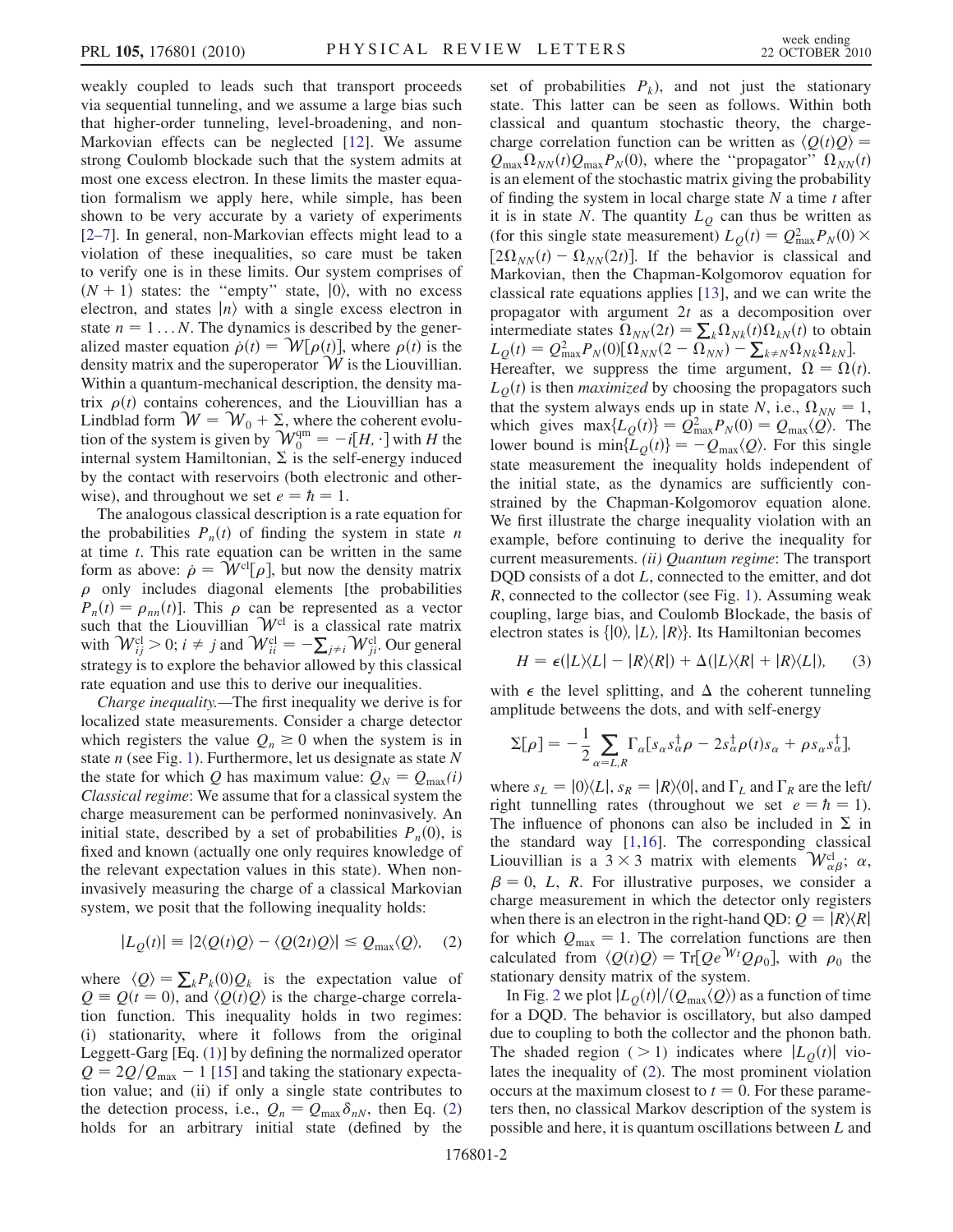<span id="page-2-1"></span>

FIG. 2 (color online). The charge inequality  $|L<sub>O</sub>(t)|/$  $(Q_{\text{max}}\langle Q\rangle)$  Eq. [\(2](#page-1-0)) for QPC charge measurements on the R state of a double quantum dot, as a function of dimensionless time  $\Delta t$ . The parameters are shown on the figure, and we have<br>set  $Q = 1$ . We chose a dimensionless counting constant set  $Q_{\text{max}} = 1$ . We chose a dimensionless coupling constant  $g = 0.05$  for the bulk phonons [\[1](#page-3-0)]. The solid line represents the case of no phonons, and the dashed line includes a phonon bath at temperature  $T = 10h\Delta/k_B$ , to illustrate how an invasive<br>environment masks the violation. The colored region marks the environment masks the violation. The colored region marks the area of violation of the inequality in Eq. ([2\)](#page-1-0).

R states that are responsible for the violation. As we discuss later, the degree of violation can be increased by decreasing  $\Gamma_R$ , which permits the electron to spend a longer time in the DQD. In the limit  $\Gamma_R \rightarrow 0$  and with  $\Gamma_L \rightarrow \infty$ , such that the empty state may be eliminated, we find the analytic form  $L<sub>O</sub>(t)/(Q<sub>max</sub>\langle Q \rangle) = [\cos(2\Delta t) +$  $\sin^2(2\Delta t)$ , for  $\epsilon = 0$ . The coherent tunnelling  $\Delta$  defines<br>the time when the violation is maximum  $t = \pi/6\Delta$ the time when the violation is maximum,  $t_{\text{max}} = \pi/6\Delta$ ,<br>such that  $I_{\phi}(t_{\text{min}})/(\Omega_{\phi}(t)) = \frac{5}{4}$ . The time t is in such that  $L_Q(t_{\text{max}})/(Q_{\text{max}}\langle Q\rangle) = \frac{5}{4}$ . The time  $t_{\text{max}}$  is in agreement with that observed for the Leggett-Garg inequality [\[9](#page-3-4)] for a single free qubit with level coupling  $\Delta/2$ . The effects of a phonon bath are also apparent in Fig. 2, where we have used reasonable bath parameters [1]. Fig. [2](#page-2-1), where we have used reasonable bath parameters [[1\]](#page-3-0). Although the oscillations of  $L<sub>O</sub>(t)$  are damped, the first and most significant maximum remains.

<span id="page-2-0"></span>Current Inequality.—Our second inequality concerns the current  $I(t)$  flowing through the transport DQD:

$$
|L_I(t)| \equiv |2\langle I(t)I\rangle - \langle I(2t)I\rangle| \le \Gamma_R\langle I\rangle,\tag{4}
$$

where  $\Gamma_R$  is the coupling to the collector,  $I = I(t = 0)$ and  $\langle I \rangle$  is the average current of the initial state. Although this second inequality resembles the first one, in Eq. ([2\)](#page-1-0) ( $\Gamma_R$  is the maximum instantaneous collector current), its derivation and significance are somewhat different. This is because, in the master equation approach, the current operator translates into a ''jump'' superoperator and Eq. ([4\)](#page-2-0) thus represents an inequality concerning transitions in the system, and not static properties such as the charge under the noninvasive measurements of Eq. ([2\)](#page-1-0). For the DQD model in the infinite bias limit, the current superoperator acts as  $\mathcal{J}[\rho] = \Gamma_R|0\rangle\langle R|\rho|R\rangle\langle 0|$ , such that

the average current is  $\langle I \rangle = \text{Tr}\{\mathcal{J}\rho\}$  and the correla-<br>tion function of interest is obtained as  $\langle I(t)I \rangle =$ tion function of interest is obtained as  $\langle I(t)I \rangle =$  $Tr{Je^{Wt}\mathcal{J}\rho_0}$ , where again the stationary distribution is chosen as the initial state. Thus, while the stationary curchosen as the initial state. Thus, while the stationary current depends on the occupation of the right dot, the correlation function illustrates the invasive nature of  $\mathcal{J}[\rho];$ <br>immediately after the first measurement, the state of the immediately after the first measurement, the state of the system has changed. In these terms, Eq. ([4](#page-2-0)) can be written as  $L_I(t) = \text{Tr}\{\mathcal{J}(2e^{Wt} - e^{2Wt})\mathcal{J}\rho_0\}$ . In the classical description of the DOD  $\mathcal{J}$  is the 3  $\times$  3 matrix with elements scription of the DQD,  $\mathcal{J}$  is the 3  $\times$  3 matrix with elements  $\mathcal{J}_{\alpha\beta} = \Gamma_R \delta_{\alpha,0} \delta_{\beta,R}$ . Thus using Chapman-Kolgomorov again, we have  $L_I(t) = \Gamma_R^2 P_R(0) (\Omega_{R0}(2 - \Omega_{00} - \Omega_{RR}) -$ <br>O v O to For a general Markov stochastic matrix O the  $\Omega_{RL}\Omega_{L0}$ ). For a general Markov stochastic matrix,  $\Omega$ , the maximum of L is 2 $\Gamma^2 P$  (0). However, the rate equation maximum of  $L_I$  is  $2\Gamma_R^2 P_R(0)$ . However, the rate equation<br>form  $Q(t) = e^{Wt}$  furnishes us with a further constraint form  $\Omega(t) = e^{\mathcal{W}t}$  furnishes us with a further constraint. Maximizing  $L_I(t)$  with respect to time, from  $\dot{L}_I = 0$ <br>and  $\dot{\Omega} = \mathcal{M}\Omega$ , we find that the maximum of L occurs and  $\dot{\Omega} = W\Omega$ , we find that the maximum of  $L_I$  occurs when  $\Omega_{00} + \Omega_{RR} = 1$  and  $\Omega_{R0} = 1$ , giving max $\{L_I\}$  $\Gamma_R^2 P_R(0) = \Gamma_R \langle I \rangle$ . This result relies on the geometry of the DOD and in particular the form of the jump operator the DQD, and, in particular, the form of the jump operator and the absence of direct tunnelling from emitter to dot R, i.e.,  $W_{R0} = 0$ .

Figure [3](#page-2-2) illustrates the violation of the current inequality Eq. [\(4\)](#page-2-0) for the DQD. As with the charge measurement, the quantity  $L_I(t)$  is oscillatory and violates the respective inequality with the strongest violation occurring at the first maximum, which is here at a time  $t_{\text{max}} = \pi/(2\Delta)$ .<br>The degree to which this current inequality is violated is of The degree to which this current inequality is violated is of greater magnitude than that for the charge measurement. This is because the current correlator relies on a different propagator from the charge one. Again, in the limit  $\Gamma_L \rightarrow \infty$ , one can eliminate the empty state and find an analytical form. In addition, the  $\Gamma_R \rightarrow 0$  limit gives

<span id="page-2-2"></span>

FIG. 3 (color online). The current inequality  $|L_I(t)|/(\Gamma_R\langle I_R\rangle)$ Eq. ([4](#page-2-0)) for current measurements on a double quantum dot, as a function of dimensionless time  $\Delta t$ . The solid line represents the case of no phonons and the dashed line includes a phonon bath case of no phonons, and the dashed line includes a phonon bath at  $T = 10\hat{n}\Delta/k_B$ . The colored region marks the area of violation<br>of the inequality in Eq. (4). The violation of this inequality is of the inequality in Eq. ([4\)](#page-2-0). The violation of this inequality is more pronounced than that of the charge inequality. The effect, however, is more sensitive to the phonon bath.